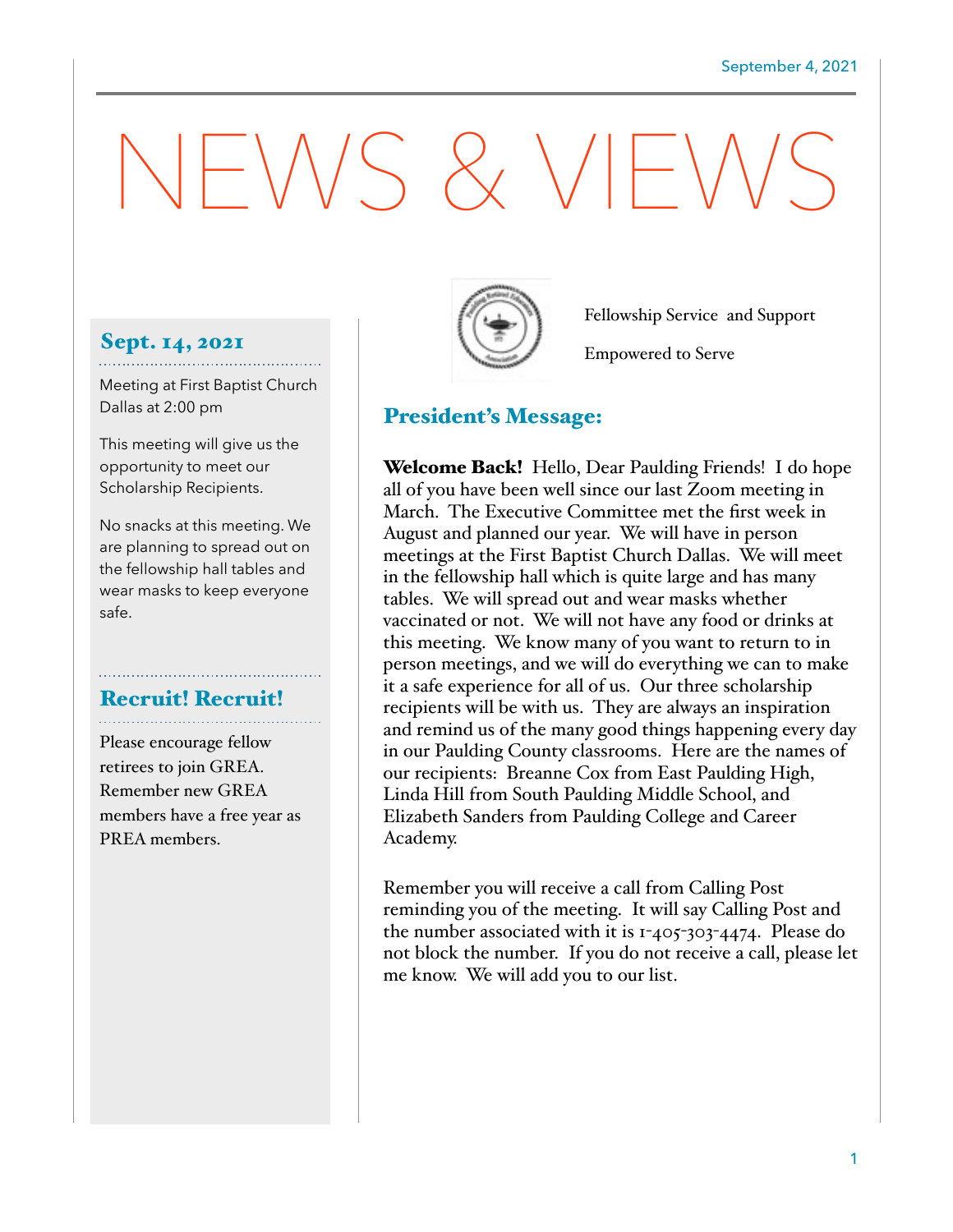#### Important Dates:

Sept. 14, 2021 PREA Meeting

November 2, 2021 Election Day

November 7, 2021 Retired Educators Day in GA

November 9, 2021 10:00 am PREA Meeting

January 11, 2022 2:00 pm PREA Meeting

March 8, 2022 10:00 am PREA Meeting and Memorial Service

April 7, 2022 11:00 am Cluster Meeting in Cedartown, GA

May 3-5, 2022 State GREA Convention Stone Mountain, GA

These are still challenging and stressful times for all of us. Just remember how blessed we are to have that pension check coming in every month. We know we can pay our bills and have a home to welcome our dear family and friends. Please continue to work with me to keep our Paulding Unit active. I appreciate your support more than words can express.



Sincerely, Gloria King 404-583-4042



By Laura Weiss

Greetings to PREA Members and our Community,

I continue to be impressed by all of the great work being done in our community and schools by our members and the ways they served others are as varied as the individuals themselves. As we begin this new school year, I thought I would share some of the characteristics of those who volunteer.

They Have a Fearless Approach

They Have Infinite Patience

They Can think Creatively

They Are Eager to Take Initiative

They Stay Humble About Their Work

They Are Driven by Passion

They Can work in Teams.

Those I would highlight for this newsletter more than surpass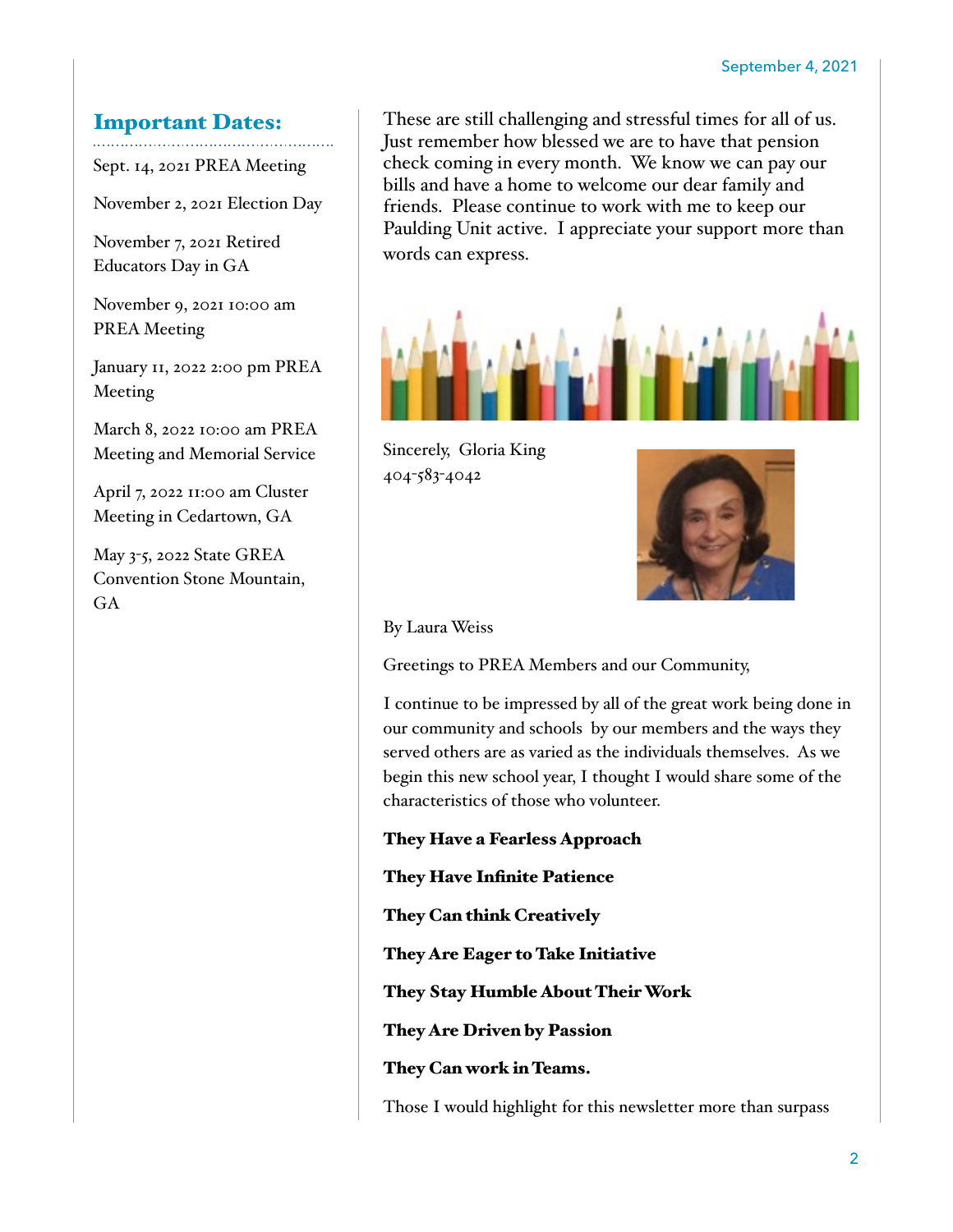those criteria. The first member to recognize is none other than our President, Gloria King. Prior to becoming the President of PREA Gloria actively served in the PREA Scholarship, Memorial, and Retirement committees. Since becoming President Gloria has been a great communicator, keeping all members informed by every means possible. She sends out group emails, robot-calls, and has conducted our meetings via Zoom. She has given freely of her time- inviting anyone who did not know how to use Zoom, or just wanted to practice ahead of the meeting time, an opportunity to practice with her beforehand. She is truly an inspiration: she loves PREA and her love and concern for the personal well being of our members comes from her heart. Gloria assigned herself a daunting task and has re-written the PREA Handbook, including editing and revising the Paulding Retired Educators Directory, and will be making it available to members soon. Gloria has also been working with all the officers in their respective departments to make sure the good work of PREA continues. Importantly, she has also been in constant contact with Dr. Sloan and our State representations to ensure our benefits continue. Thank you, Gloria, for being our fearless leader.

The other person I would like to recognize is our former President, Barbara Cohran. Barbara spent over 40 years in education, beginning in Cobb County before moving to Paulding. She spent 30 years at New Georgia Elementary, most of those as Principal. The gymnasium is even named in her honor. She has remained very involved in that school and its Cultural Arts programs. Each month she makes Award Certificates for students to recognize their achievements. Barbara served two terms as President of PREA. Her first term was for 3 years, the second for 2 years. That is impressive dedication. For Gloria she remains a constant source of information and inspiration. Currently she serves PREA as the Membership Chairman. Just looking at all she had accomplished is motivating. **Thank you, Barbara,** for your love and constant support.

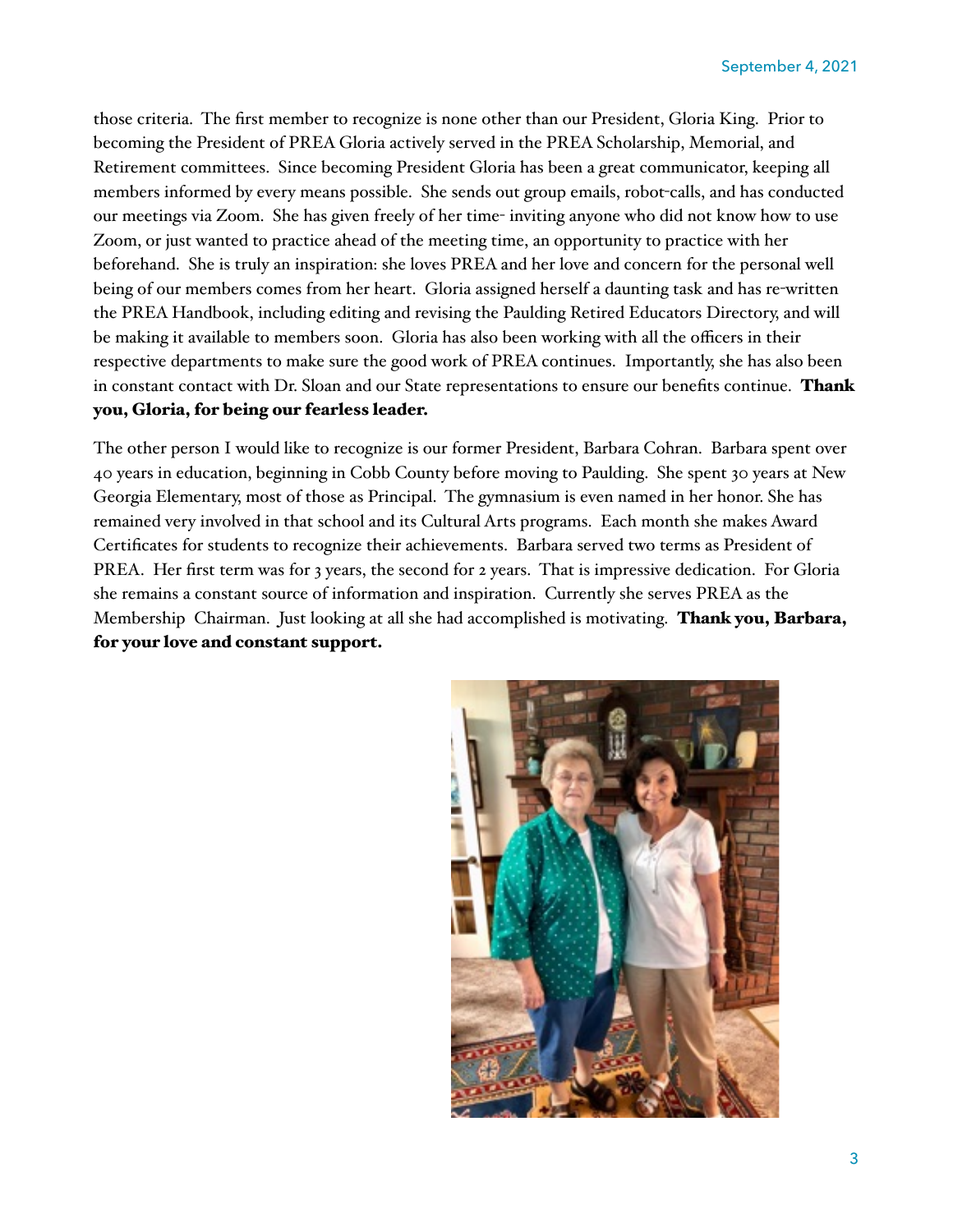Members, be reminded that your help and eforts are needed and appreciated in our schools, community, and PREA. Everyone has something they are good at: a skill that is needed somewhere. Volunteering has many benefits, including (but not limited to ): Volunteering connects you to others. Volunteering is good for your mind and body. Volunteering brings fun and fulfillment to your life. Take a leap and get involved. You'll be glad you did!

Helping Hands of Paulding County - PREA members have been a big supporter of this charity. We will continue to accept checks and food donations at our meetings. If you cannot be at our meetings, please consider sending them a check and let them know it is from a Paulding Retired Educator. Here is the address: Helping Hands of Paulding County PO Box 1130 Dallas, GA 30132 The main location is at 228 West Spring Street in Dallas. They take food donations from 8:30 to 3:30 on Monday-Friday. They need canned vegetables, fruits, meats, beans, and spaghetti sauce. They also need rice, breakfast items and personal care items. Clothing donations are accepted at the Clothing Center 240 Professional Court in Dallas. Their hours are Tuesday, Wednesday, and Thursday from 10-2. Drop off items only these days and times. They always need volunteers to work in the food pantry and clothing center. Contact Reva Burks at 770-443-1230 for more information.



### Congratulations to our Scholarship Winners!

Breanne Cox is an Art Specialist at East Paulding High School. She is seeking a degreee in Master of Arts in Art and Design with concentration in Art Education at Kennesaw University.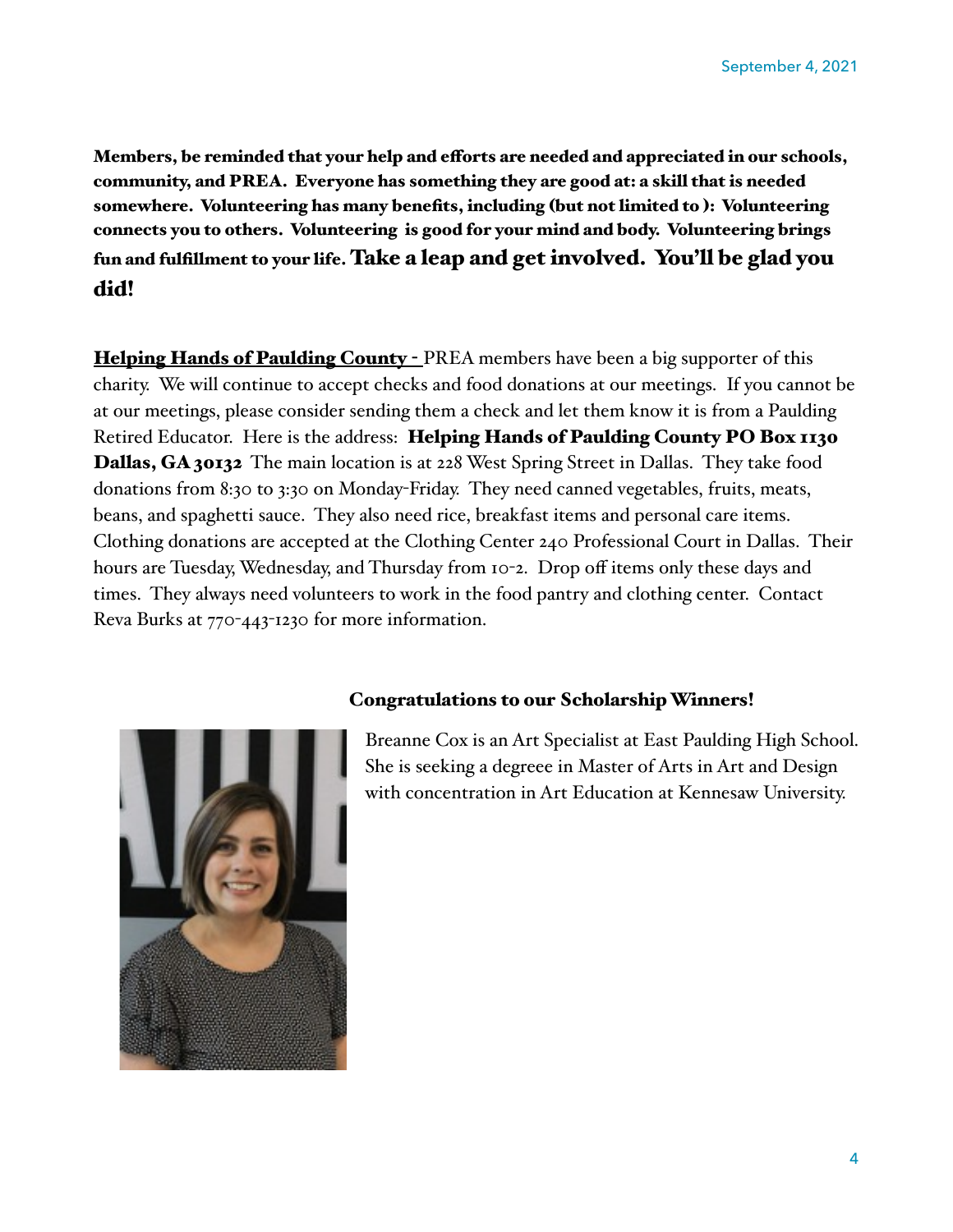

Linda Hill is a paraprofessional at South Paulding Middle School. She is seeking a Bachelor Degree in Middle School Education at Kennesaw University.



Elizabeth Sanders is clerk at Paulding College and Career Academy. She is seeking a Bachelor degree in Early Childhood Education at Georgia Highlands College.

# PREA Dues and Scholarship Fund Donations

We will collect membership dues of \$10 at our first meeting in September. If you cannot attend, please send your check to our treasurer:

#### Sandy Parson 11 Clonts Rd. Douglasville, GA 30134

Also, consider contributing to our Scholarship Fund. We gave three scholarships to Paulding teachers this past year. You can put your dues and scholarship donation in one check. Indicate on the memo line how much for each. You will find the form at the end of this newsletter. you can also make a scholarship donation in honor or in memory of someone. We will notify the family of your contribution.